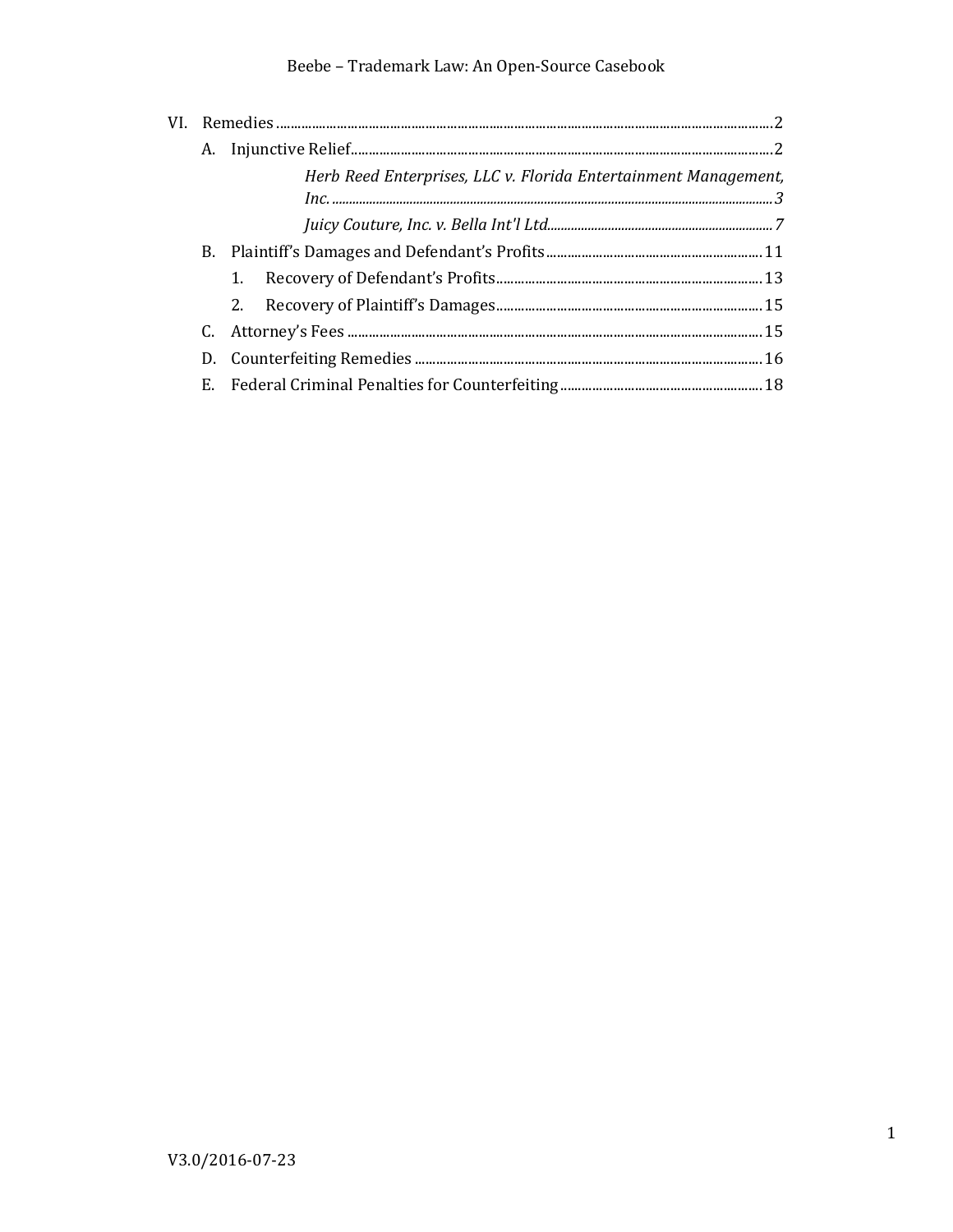### <span id="page-1-0"></span>**VI. Remedies**

## <span id="page-1-1"></span>**A. Injunctive Relief**

Lanham Act § 34(a), 15 U.S.C. § 1116(a)

The several courts vested with jurisdiction of civil actions arising under this chapter shall have power to grant injunctions, according to the principles of equity and upon such terms as the court may deem reasonable, to prevent the violation of any right of the registrant of a mark registered in the Patent and Trademark Office or to prevent a violation under subsection (a), (c), or (d) of section 1125 of this title.

The primary remedy that most trademark and false advertising plaintiffs seek is injunctive relief, often in the form of a preliminary injunction. Though the circuits' criteria for a preliminary (or permanent) injunction vary somewhat, most circuits have traditionally required the plaintiff to show: (1) a likelihood of success on the merits, (2) a likelihood of irreparable harm in the absence of the injunction, (3) that the balance of the hardships tip in the movant's favor, and (4) that the injunction would not be adverse to the public interest. The Second Circuit, by contrast, has formulated a different test: "A party seeking a preliminary injunction must establish (1) irreparable harm and (2) either (a) a likelihood of success on the merits or (b) a sufficiently serious question going to the merits and a balance of hardships tipping decidedly in the moving party's favor." *Brennan's, Inc. v. Brennan's Rest., L.L.C*., 360 F.3d 125, 129 (2d Cir. 2004). (As we will see below, however, at least one district court in the Second Circuit has formulated a revised test in light of the Second Circuit copyright case *Salinger v. Colting*, 607 F.3d 68 (2d Cir.2010)).

Most circuits have traditionally held that a showing of a likelihood of confusion triggers a presumption of irreparable harm. *See, e.g*., *Federal Exp. Corp. v. Federal Espresso, Inc*., 201 F.3d 168, 174 (2d Cir. 2000) ("[P]roof of a likelihood of confusion would create a presumption of irreparable harm, and thus a plaintiff would not need to prove such harm independently"); *GoTo.com, Inc. v. Walt Disney Co*., 202 F.3d 1199, 1209 (9th Cir. 2000) ("From our analysis of the *Sleekcraft* factors, we conclude that GoTo has demonstrated a likelihood of success on its claim that Disney's use of its logo violates the Lanham Act. From this showing of likelihood of success on the merits in this trademark infringement claim, we may presume irreparable injury.").

However, as the following two opinions show, the Supreme Court's decision in *eBay Inc. v. MercExchange, LLC*, 547 U.S. 388 (2006), has significantly complicated this line of doctrine.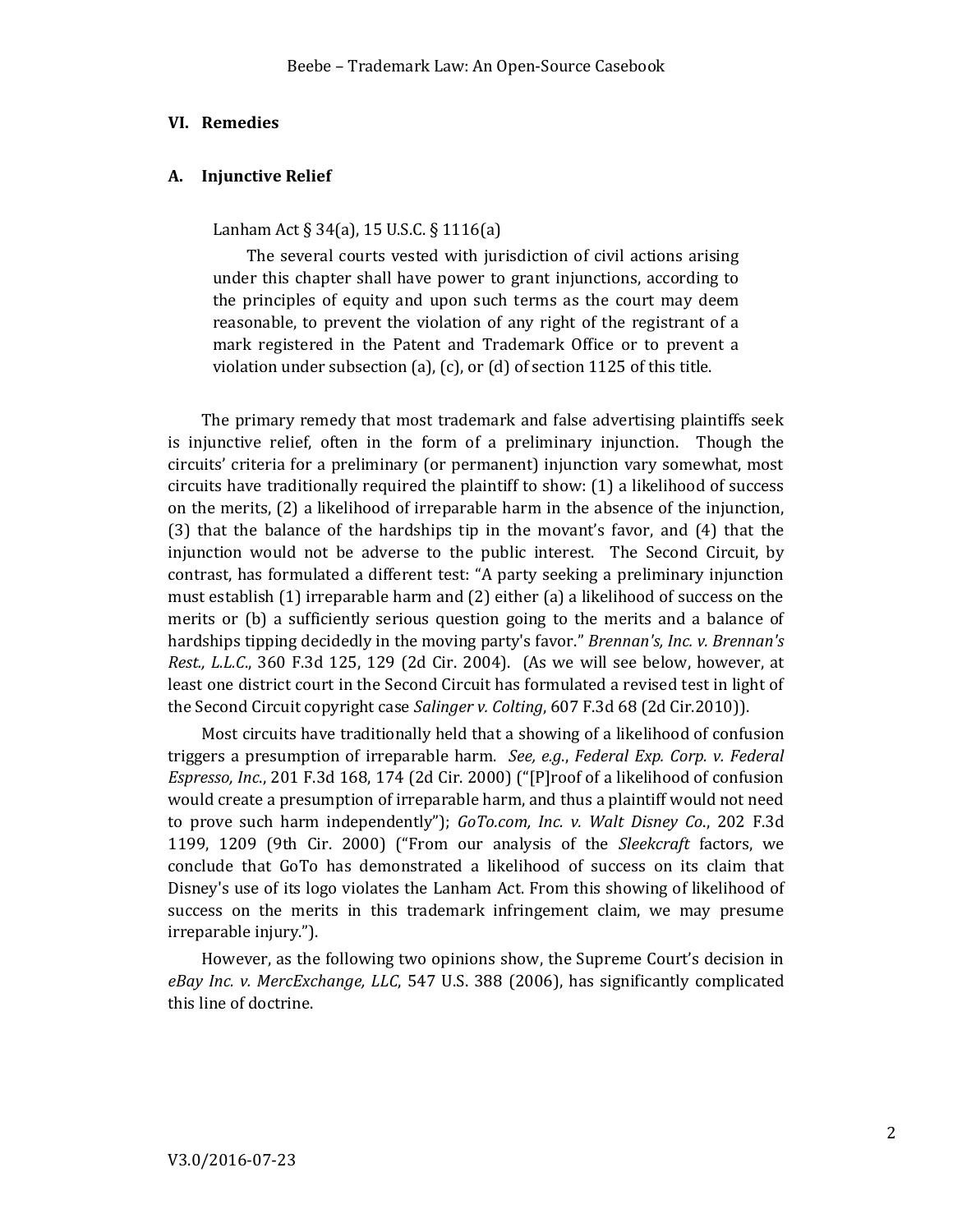

*Herb Reed (1928-2012) is at the 3 o'clock position.*

# <span id="page-2-0"></span>*Herb Reed Enterprises, LLC v. Florida Entertainment Management, Inc.* **763 F.3d 1239 (9th Cir. 2013)**

McKeown, Circuit Judge:

[1] "The Platters"—the legendary name of one of the most successful vocal performing groups of the 1950s—lives on. With 40 singles on the Billboard Hot 100 List, the names of The Platters' hits ironically foreshadowed decades of litigation— "Great Pretender," "Smoke Gets In Your Eyes," "Only You," and "To Each His Own." Larry Marshak and his company Florida Entertainment Management, Inc. (collectively "Marshak") challenge the district court's preliminary injunction in favor of Herb Reed Enterprises ("HRE"), enjoining Marshak from using the "The Platters" mark in connection with any vocal group with narrow exceptions. We consider an issue of first impression in our circuit: whether the likelihood of irreparable harm must be established—rather than presumed, as under prior Ninth Circuit precedent—by a plaintiff seeking injunctive relief in the trademark context. In light of Supreme Court precedent, the answer is yes, and we reverse the district court's order granting the preliminary injunction.

# Background

[2] The Platters vocal group was formed in 1953, with Herb Reed as one of its founders. Paul Robi, David Lynch, Zola Taylor, and Tony Williams, though not founders, have come to be recognized as the other "original" band members. The group became a "global sensation" during the latter half of the 1950s, then broke up in the 1960s as the original members left one by one. After the break up, each member continued to perform under some derivation of the name "The Platters."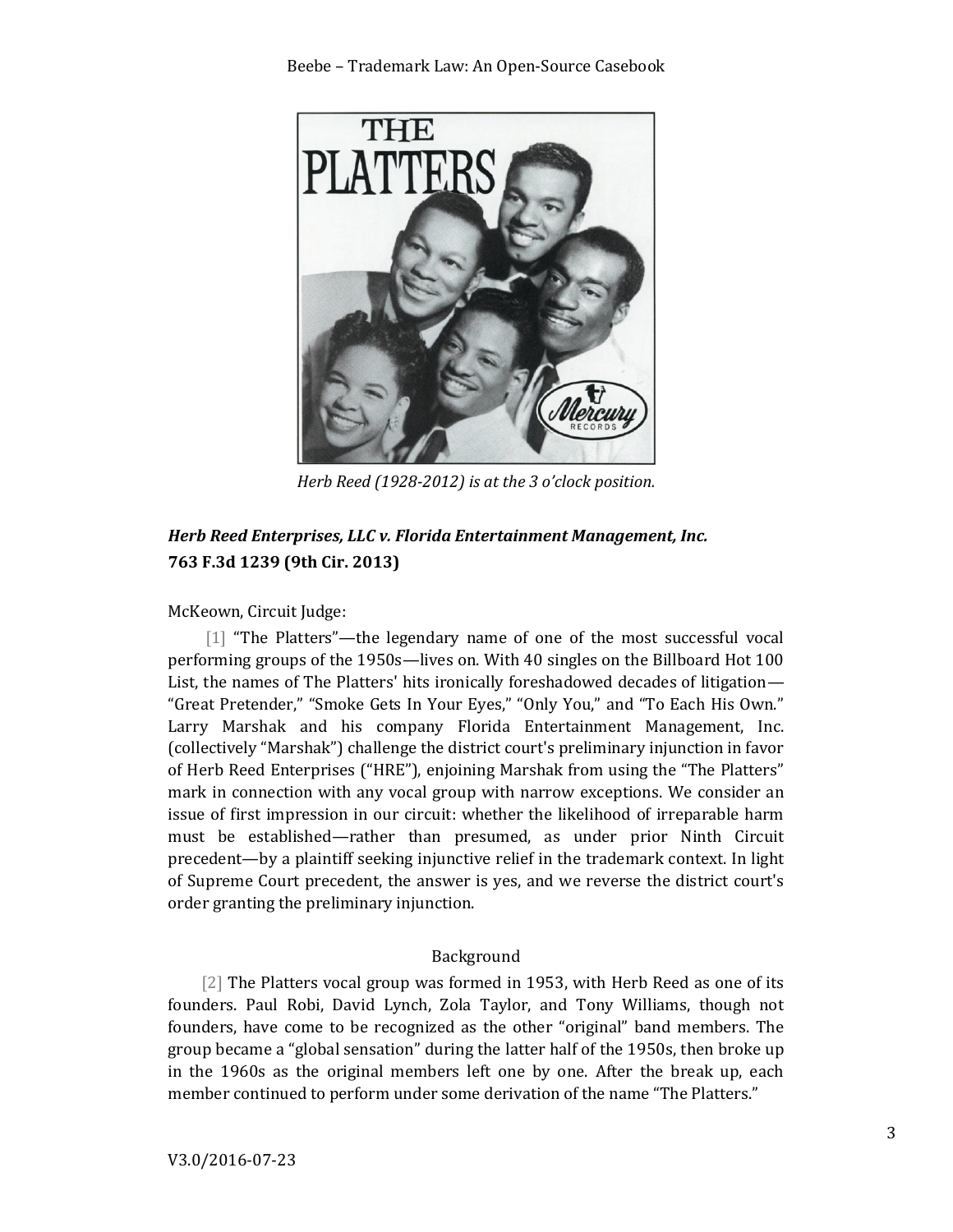[3] Litigation has been the byproduct of the band's dissolution; there have been multiple legal disputes among the original members and their current and former managers over ownership of "The Platters" mark. Much of the litigation stemmed from employment contracts executed in 1956 between the original members and Five Platters, Inc. ("FPI"), the company belonging to Buck Ram, who became the group's manager in 1954. As part of the contracts, each member assigned to FPI any rights in the name "The Platters" in exchange for shares of FPI stock. According to Marshak, FPI later transferred its rights to the mark to Live Gold, Inc., which in turn transferred the rights to Marshak in 2009. Litigation over the validity of the contracts and ownership of the mark left a trail of conflicting decisions in various jurisdictions, which provide the backdrop for the present controversy.

[4] Last year brought yet another lawsuit. HRE commenced the present litigation in 2012 against Marshak in the District of Nevada, alleging trademark infringement and seeking a preliminary injunction against Marshak's continued use of "The Platters" mark…. The district court found that HRE had established a likelihood of success on the merits, a likelihood of irreparable harm, a balance of hardships in its favor, and that a preliminary injunction would serve public interest. Accordingly, the district court granted the preliminary injunction and set the bond at \$10,000. Marshak now appeals from the preliminary injunction.

…

…

#### III. Preliminary Injunction

[5] To obtain a preliminary injunction, HRE "must establish that [it] is likely to succeed on the merits, that [it] is likely to suffer irreparable harm in the absence of preliminary relief, that the balance of equities tips in [its] favor, and that an injunction is in the public interest." *Winter v. Natural Res. Def. Council, Inc*., 555 U.S. 7, 20 (2008)….

## B. Likelihood of Irreparable Harm

[6] We next address the likelihood of irreparable harm. As the district court acknowledged, two recent Supreme Court cases have cast doubt on the validity of this court's previous rule that the likelihood of "irreparable injury may be *presumed*  from a showing of likelihood of success on the merits of a trademark infringement claim." *Brookfield Commc'ns, Inc. v. W. Coast Entm't Corp.,* 174 F.3d 1036, 1066 (9th Cir.1999) (emphasis added). Since *Brookfield,* the landscape for benchmarking irreparable harm has changed with the Supreme Court's decisions in *eBay Inc. v. MercExchange, L.L.C.,* 547 U.S. 388, in 2006, and *Winter* in 2008.

[7] In *eBay,* the Court held that the traditional four-factor test employed by courts of equity, including the requirement that the plaintiff must establish irreparable injury in seeking a permanent injunction, applies in the patent context. 547 U.S. at 391. Likening injunctions in patent cases to injunctions under the Copyright Act, the Court explained that it "has consistently rejected ... a rule that an injunction automatically follows a determination that a copyright has been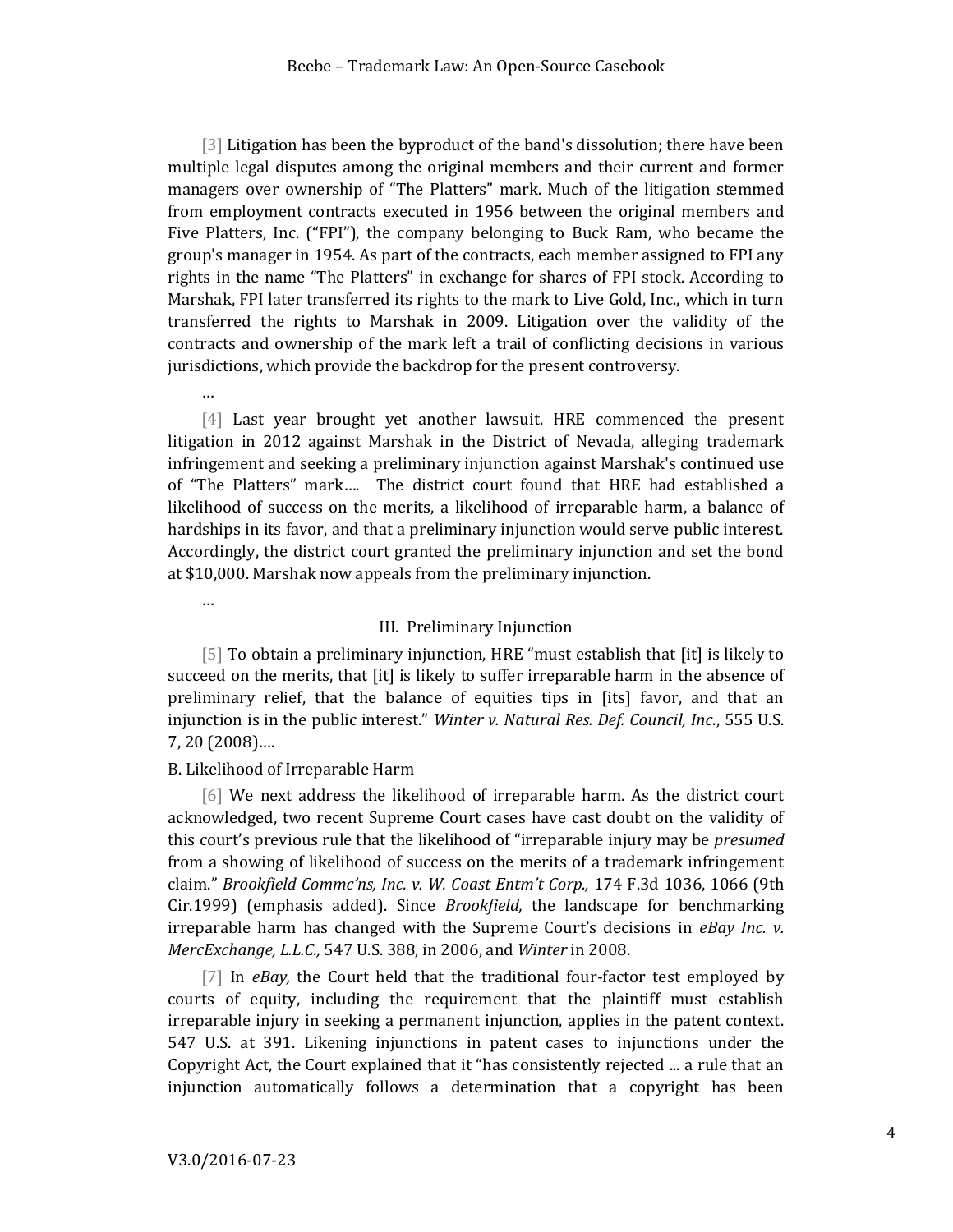infringed," and emphasized that a departure from the traditional principles of equity "should not be lightly implied." *Id.* at 391–93 (citations omitted). The same principle applies to trademark infringement under the Lanham Act. Just as "[n]othing in the Patent Act indicates that Congress intended such a departure," so too nothing in the Lanham Act indicates that Congress intended a departure for trademark infringement cases. *Id.* at 391–92. Both statutes provide that injunctions may be granted in accordance with "the principles of equity." 35 U.S.C. § 283; 15 U.S.C. § 1116(a).

[8] In *Winter,* the Court underscored the requirement that the plaintiff seeking a preliminary injunction "demonstrate that irreparable injury is *likely* in the absence of an injunction." 555 U.S. at 22 (emphasis in original) (citations omitted). The Court reversed a preliminary injunction because it was based only on a "possibility" of irreparable harm, a standard that is "too lenient." *Id. Winter*'s admonition that irreparable harm must be shown to be likely in the absence of a preliminary injunction also forecloses the presumption of irreparable harm here.

[9] Following *eBay* and *Winter,* we held that likely irreparable harm must be demonstrated to obtain a preliminary injunction in a copyright infringement case and that actual irreparable harm must be demonstrated to obtain a permanent injunction in a trademark infringement action. *Flexible Lifeline Sys. v. Precision Lift, Inc.,* 654 F.3d 989, 998 (9th Cir.2011); *Reno Air Racing Ass'n, Inc., v. McCord,* 452 F.3d 1126, 1137–38 (9th Cir.2006). Our imposition of the irreparable harm requirement for a permanent injunction in a trademark case applies with equal force in the preliminary injunction context. *Amoco Prod. Co. v. Village of Gambell, AK,* 480 U.S. 531, 546 n. 12 (1987) (explaining that the standard for a preliminary injunction is essentially the same as for a permanent injunction except that "likelihood of" is replaced with "actual"). We now join other circuits in holding that the *eBay* principle—that a plaintiff must establish irreparable harm—applies to a preliminary injunction in a trademark infringement case. *See N. Am. Med. Corp. v. Axiom Worldwide, Inc.,* 522 F.3d 1211, 1228–29 (11th Cir.2008); *Audi AG v. D'Amato,* 469 F.3d 534, 550 (6th Cir.2006) (applying the requirement to a permanent injunction in a trademark infringement action).

[10] Having anticipated that the Supreme Court's decisions in *eBay* and *Winter* signaled a shift away from the presumption of irreparable harm, the district court examined irreparable harm in its own right, explaining that HRE must "establish that remedies available at law, such as monetary damages, are inadequate to compensate" for the injury arising from Marshak's continuing allegedly infringing use of the mark. *Herb Reed Enters., LLC v. Fla. Entm't Mgmt., Inc.,* No. 2:12–cv– 00560–MMD–GWF, 2012 WL 3020039, at \*15 (D.Nev. Jul. 24, 2012). Although the district court identified the correct legal principle, we conclude that the record does not support a determination of the likelihood of irreparable harm.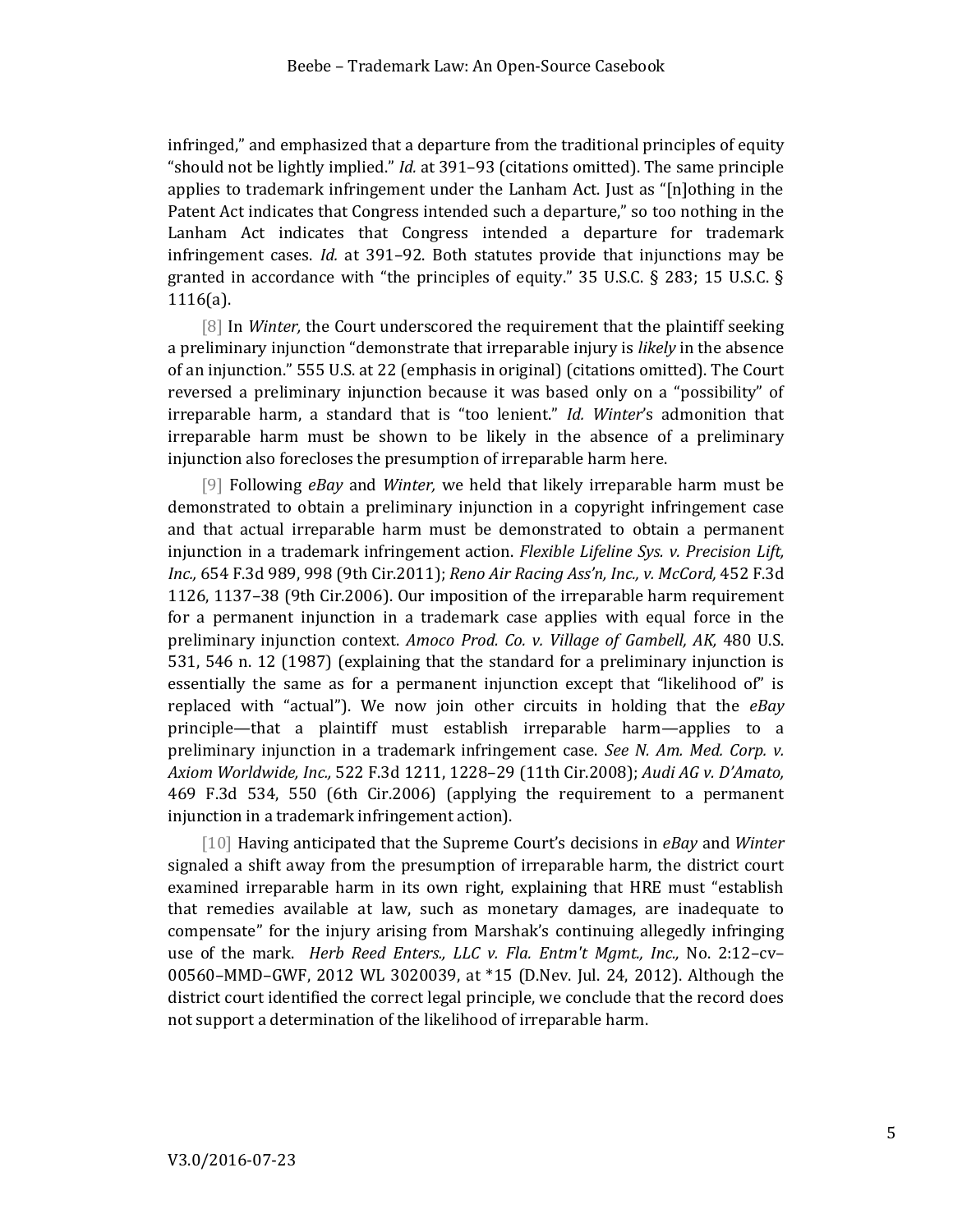[11] Marshak asserts that the district court abused its discretion by relying on "unsupported and conclusory statements regarding harm [HRE] *might* suffer." We agree.

[12] The district court's analysis of irreparable harm is cursory and conclusory, rather than being grounded in any evidence or showing offered by HRE. To begin, the court noted that it "cannot condone trademark infringement simply because it has been occurring for a long time and may continue to occur." The court went on to note that to do so "could encourage wide-scale infringement on the part of persons hoping to tread on the goodwill and fame of vintage music groups." Fair enough. Evidence of loss of control over business reputation and damage to goodwill could constitute irreparable harm. *See, e.g., Stuhlbarg Int'l Sales Co., Inc. v. John D. Brush and Co., Inc.,* 240 F.3d 832, 841 (9th Cir.2001) (holding that evidence of loss of customer goodwill supports finding of irreparable harm). Here, however, the court's pronouncements are grounded in platitudes rather than evidence, and relate neither to whether "irreparable injury is *likely* in the absence of an injunction," *Winter,* 555 U.S. at 22, nor to whether legal remedies, such as money damages, are inadequate in this case. It may be that HRE could establish the likelihood of irreparable harm. But missing from this record is any such evidence.

[13] In concluding its analysis, the district court simply cited to another district court case in Nevada "with a substantially similar claim" in which the court found that "the harm to Reed's reputation caused by a different unauthorized Platters group warranted a preliminary injunction." *HRE,* 2012 WL 3020039, at \*15–16. As with its speculation on future harm, citation to a different case with a different record does not meet the standard of showing "likely" irreparable harm.

[14] Even if we comb the record for support or inferences of irreparable harm, the strongest evidence, albeit evidence not cited by the district court, is an email from a potential customer complaining to Marshak's booking agent that the customer wanted Herb Reed's band rather than another tribute band. This evidence, however, simply underscores customer confusion, not irreparable harm.<sup>1</sup>

[15] The practical effect of the district court's conclusions, which included no factual findings, is to reinsert the now-rejected presumption of irreparable harm based solely on a strong case of trademark infringement. Gone are the days when

<sup>1</sup> In assessing the evidence with respect to irreparable harm, we reject Marshak's assertion that the district court may rely only on admissible evidence to support its finding of irreparable harm. Not so. Due to the urgency of obtaining a preliminary injunction at a point when there has been limited factual development, the rules of evidence do not apply strictly to preliminary injunction proceedings. *See Republic of the Philippines v. Marcos,* 862 F.2d 1355, 1363 (9th Cir.1988) ("It was within the discretion of the district court to accept ... hearsay for purposes of deciding whether to issue the preliminary injunction.").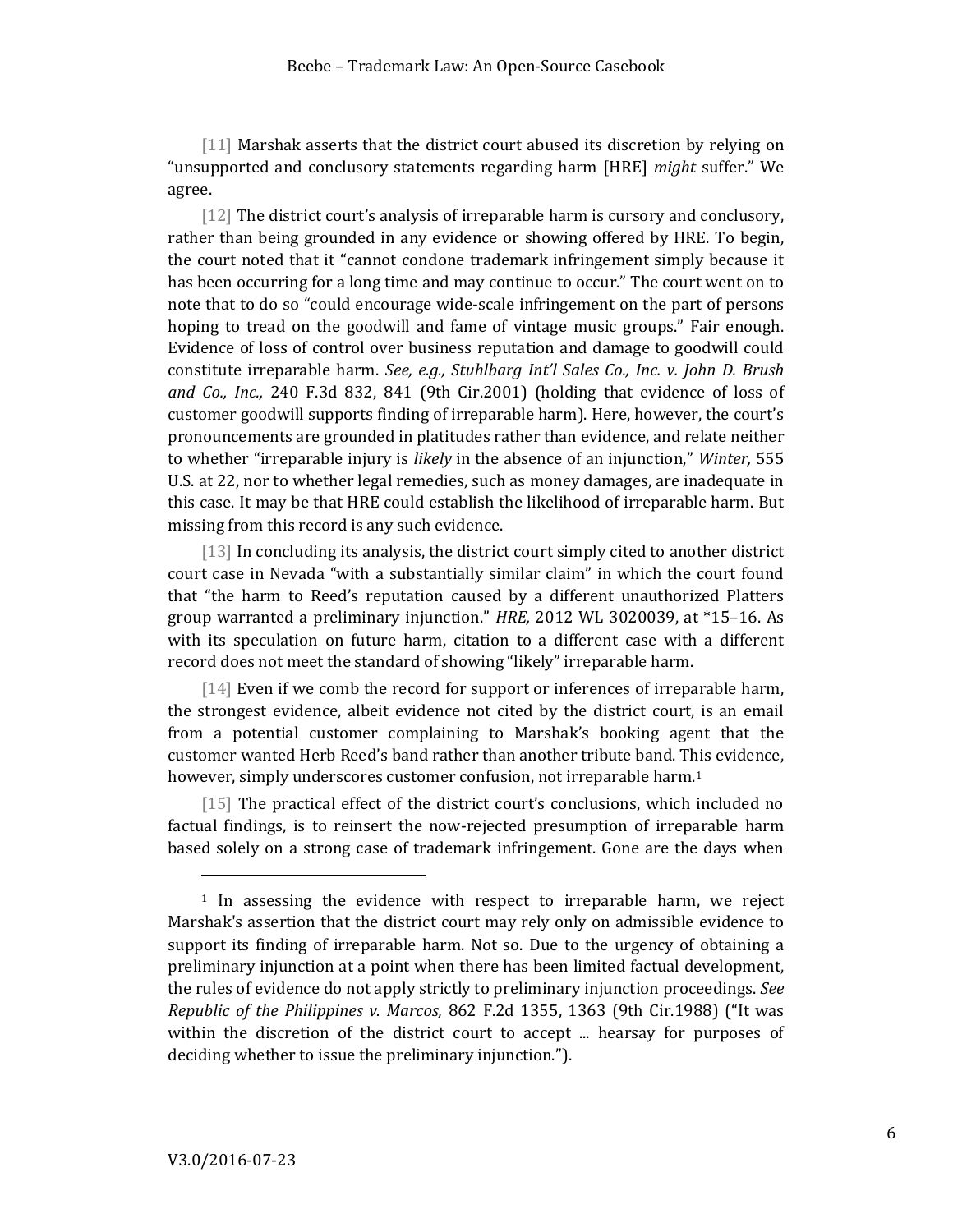"[o]nce the plaintiff in an infringement action has established a likelihood of confusion, it is ordinarily presumed that the plaintiff will suffer irreparable harm if injunctive relief does not issue." *Rodeo Collection, Ltd. v. W. Seventh,* 812 F.2d 1215, 1220 (9th Cir.1987) (citing *Apple Computer, Inc. v. Formula International Inc.,* 725 F.2d 521, 526 (9th Cir.1984)). This approach collapses the likelihood of success and the irreparable harm factors. Those seeking injunctive relief must proffer evidence sufficient to establish a likelihood of irreparable harm. As in *Flexible Lifeline,* 654 F.3d at 1000, the fact that the "district court made no factual findings that would support a likelihood of irreparable harm," while not necessarily establishing a lack of irreparable harm, leads us to reverse the preliminary injunction and remand to the district court.

[16] In light of our determination that the record fails to support a finding of likely irreparable harm, we need not address the balance of equities and public interest factors.

REVERSED and REMANDED.

[*On March 31, 2014, on cross-motions for summary judgment, the district court granted summary judgment to HRE. See* Herb Reed Enterprises, LLC v. Florida Entm't Mgmt., Inc., No. 12 Civ. 00560, 2014 WL 1305144 (D. Nev. Mar. 31, 2014).]

----------------------------------------------------

<span id="page-6-0"></span>*Juicy Couture, Inc. v. Bella Int'l Ltd.* **930 F. Supp. 2d 489 (S.D.N.Y. 2013)**

# RONNIE ABRAMS, District Judge:

[Apparel and accessories company Juicy Couture, Inc. owns several federally registered marks (the "Juicy Marks"), including the word marks JUICY, JUICY COUTURE, JUICY GIRL, CHOOSE JUICY, JUICY BABY, and BORN IN THE GLAMOROUS USA, and the following image marks:



Plaintiff's "best known product is a velour tracksuit, which was introduced in 2001 and has since been worn by celebrities including Madonna, Jennifer Lopez and Gwyneth Paltrow, as have many of its other products. Juicy products generated over \$1.5 billion in sales from 2009 through 2011." *Id*. at 495.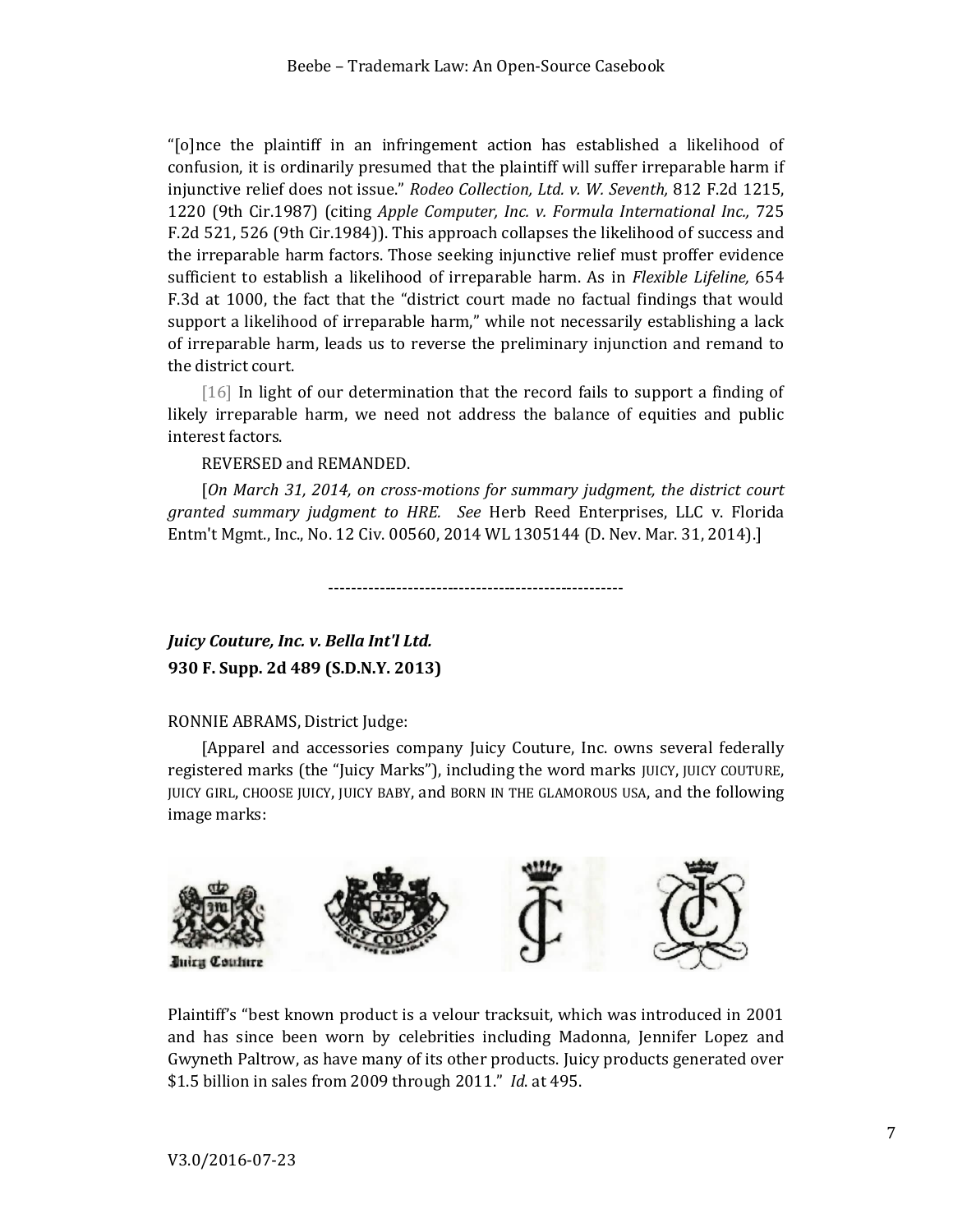Defendants, based primarily in Hong Kong with sales primarily to China but also to the U.S., sell apparel under the word marks JUICY GIRL, JUICYLICIOUS and JG, and the following image mark:



Though the court did not address the issue, plaintiff Juicy Couture apparently qualifies as the senior user in the U.S. with respect to all relevant marks.

Juicy Couture sought a preliminary injunction barring the defendants from using their marks in connection with the sale of apparel and accessories in the U.S. and China, and barring, in particular, the defendants' operation of the website www.juicygirl.com.hk, which is maintained in and served from Hong Kong.]

# *II. Preliminary Injunction Standard*

[1] "A preliminary injunction is an extraordinary remedy." *Winter v. Natural Res. Def. Council,* 555 U.S. 7, 24 (2008). A party seeking a preliminary injunction must show: (1) a likelihood of success on the merits; (2) a likelihood of irreparable harm in the absence of the injunction; (3) that the balance of hardships tips in the movant's favor; and (4) that the public interest is not disserved by the issuance of the injunction. *Salinger v. Colting,* 607 F.3d 68, 79–80 (2d Cir. 2010); *Bulman v. 2BKCO, Inc.,* 882 F.Supp.2d 551, 557 (S.D.N.Y. 2012). A court can also grant a preliminary injunction "in situations where it cannot determine with certainty that the moving party is more likely than not to prevail on the merits of the underlying claim, but where the costs outweigh the benefits of not granting the injunction." *Citigroup Global Mkts., Inc. v. VCG Special Opportunities Master Fund Ltd.,* 598 F.3d 30, 35 (2d Cir. 2010). The party seeking the injunction must demonstrate "by a clear showing" that the necessary elements are satisfied. *Mazurek v. Armstrong,* 520 U.S. 968, 972 (1997).

# *III. Discussion*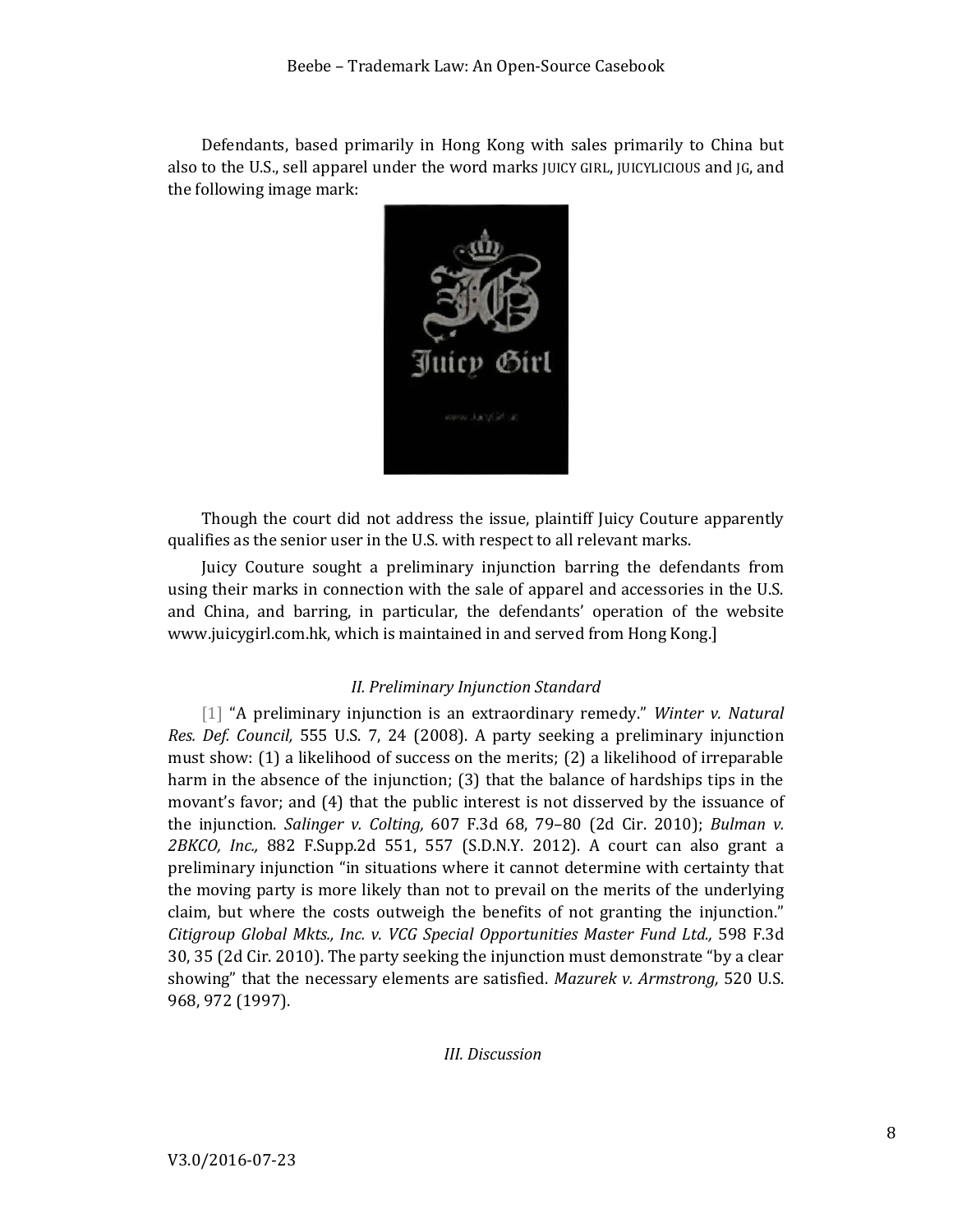### A. Likelihood of Success on the Merits

[The court applied the Polaroid factors to find a likelihood of confusion between the plaintiff's and defendants' marks.]

## B. Irreparable Harm to Plaintiff Absent Injunctive Relief

[2] "A showing of irreparable harm is 'the single most important prerequisite for the issuance of a preliminary injunction.'" *Faiveley Transp. Malmo AB v. Wabtec Corp.,* 559 F.3d 110, 118 (2d Cir. 2009) (quoting *Rodriguez v. DeBuono,* 175 F.3d 227, 234 (2d Cir. 1999)). "To satisfy the irreparable harm requirement, plaintiff[ ] must demonstrate that absent a preliminary injunction [it] will suffer an injury that is neither remote nor speculative, but actual and imminent, and one that cannot be remedied if a court waits until the end of trial to resolve the harm." *Id.* (alterations and internal quotation marks omitted). Furthermore, a plaintiff must show "that there is a continuing harm which cannot be adequately redressed by final relief on the merits and for which money damages cannot provide adequate compensation." *Kamerling v. Massanari,* 295 F.3d 206, 214 (2d Cir. 2002) (internal quotation marks omitted).

[3] "Irreparable harm exists in a trademark case when the party seeking the injunction shows that it will lose control over the reputation of its trademark ... because loss of control over one's reputation is neither 'calculable nor precisely compensable.'" *U.S. Polo Ass'n, Inc. v. PRL USA Holdings Inc.,* 800 F.Supp.2d 515, 540 (S.D.N.Y. 2011); *NYC Triathlon,* 704 F.Supp.2d at 343 ("Prospective loss of ... goodwill alone is sufficient to support a finding of irreparable harm.") (citing *Tom Doherty Associates v. Saban Entm't, Inc.,* 60 F.3d 27, 37–38 (2d Cir. 1995)). Plaintiff has invested substantial effort and resources in developing the goodwill associated with the Juicy Marks. Defendants' infringement in the United States puts that goodwill at risk by limiting Plaintiff's ability to control its brand. *See Stern's Miracle– Gro Prods., Inc. v. Shark Prods., Inc.,* 823 F.Supp. 1077, 1094 (S.D.N.Y. 1993) (plaintiff's expenditure of \$100 million establishing its brand contributed to potential hardship if defendant was not enjoined from further use of the "Miracle Gro" mark); *Bulman,* 882 F.Supp.2d at 564 (likelihood of "future confusion" and "prospective loss of goodwill" despite no claim of "lost business, sales or revenues" sufficient to establish irreparable harm). Furthermore, although irreparable harm may not be presumed upon a showing of likelihood of success on the merits, *see eBay Inc. v. MercExchange, LLC,* 547 U.S. 388, 393 (2006), a party's demonstration of a likelihood of success on an infringement claim often foretells a finding of irreparable harm. *See Marks Org.,* 784 F.Supp.2d at 334 ("[A]lthough a likelihood of confusion does not create a presumption of irreparable injury, a particularly strong likelihood of confusion should weigh in favor of finding irreparable injury."). The Court finds that to be the case here.

[4] Defendants argue that Plaintiff's delay in seeking a preliminary injunction precludes a finding of irreparable harm. Delay in seeking a preliminary injunction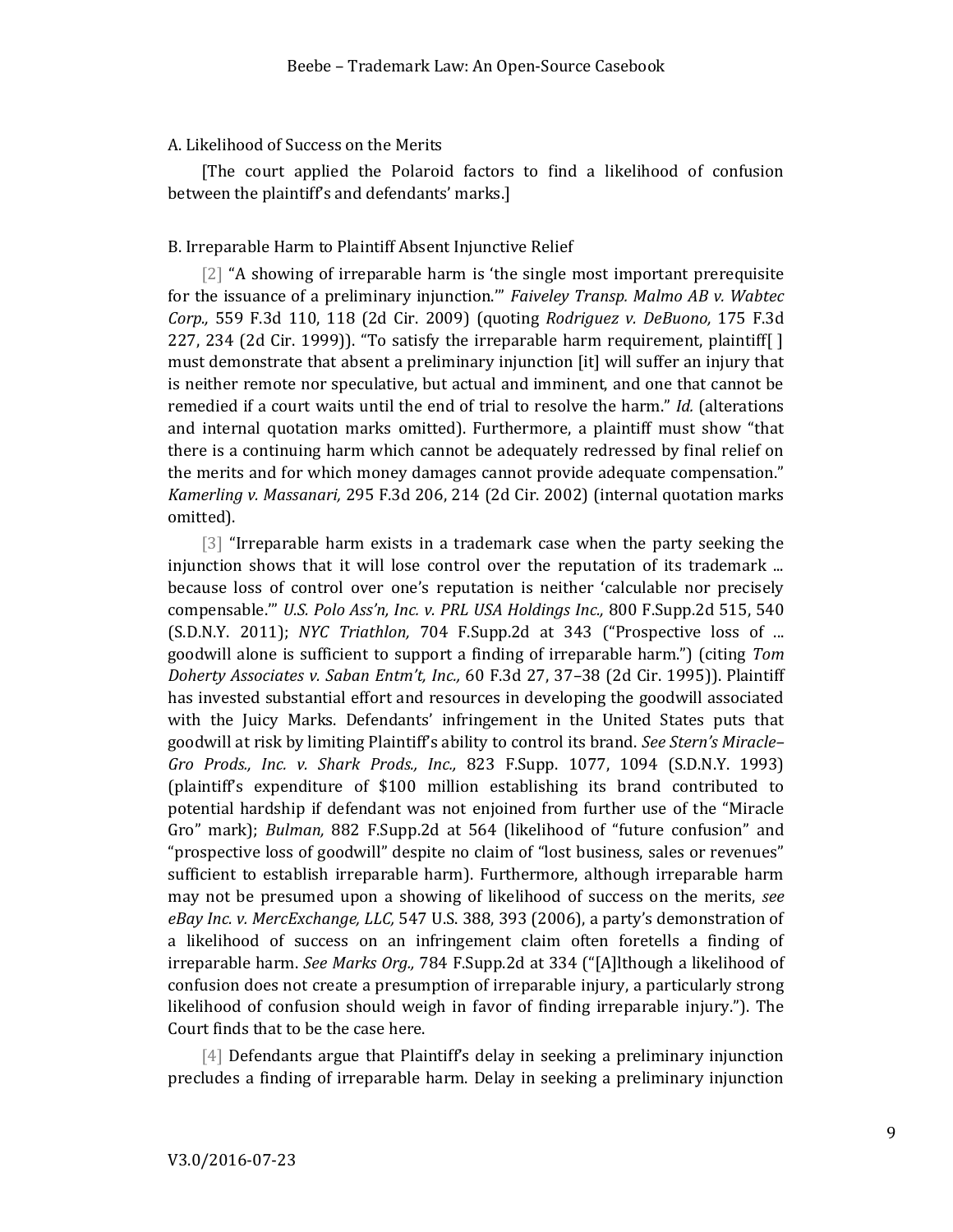can weaken a claim of irreparable harm because "the failure to act sooner undercuts the sense of urgency that ordinarily accompanies a motion for preliminary relief." *Tough Traveler, Ltd. v. Outbound Prods.,* 60 F.3d 964, 968 (2d Cir. 1995). Prior to the Second Circuit's decision in *Salinger,* a finding of delay defeated the presumption of irreparable harm. *See, e.g., Weight Watchers Int'l. Inc. v. Luigino's, Inc.,* 423 F.3d 137, 144 (2d Cir. 2005). Now that courts may not presume irreparable harm, however, the effect of a finding of delay is uncertain. *See Marcy Playground, Inc. v. Capitol Records, Inc.,* 6 F.Supp.2d 277, 282 (S.D.N.Y.1998) ("[T]he Court of Appeals has not yet held that unexcused delay alone necessarily defeats a preliminary injunction motion."); *New Look,* 2012 WL 251976, at \*10 ("[Delay] is now simply one factor to be considered in determining whether a plaintiff will, in fact, suffer irreparable harm in the absence of a preliminary injunction."); *Marks Org.,* 784 F.Supp.2d at 333 ("[*Salinger*] leaves open the question of what effect Plaintiff's delay should have on the Court's determination of irreparable injury."). Courts recognize, however, that a plaintiff's good faith efforts to investigate infringement can justify delay. *Tough Traveler,* 60 F.3d at 968.

[5] Plaintiffs have known about Defendants' sales to the United States since at least July 16, 2012 and perhaps as early as April 2012. Plaintiff represents that from this time until the filing of the motion [on August 27, 2012] it was continuing to investigate the extent of Defendants' domestic activities. While Plaintiff's delay may call into question its sense of urgency, the Court does not find the amount of time Plaintiff took to move for preliminary relief to be unreasonable. *See, e.g., Bulman,* 882 F.Supp.2d at 564–65 (delay of several months did not preclude finding of irreparable harm); *Marks Org.,* 784 F.Supp.2d at 332–36 (granting preliminary injunction despite nearly sixteen-month delay between learning of infringing conduct and filing of motion).

#### C. Balancing the Hardships

[6] A court must also "consider the balance of hardships between the plaintiff and defendant and issue the injunction only if the balance of hardships tips in the plaintiff's favor." *Salinger,* 607 F.3d at 80. If Defendants continue to sell their products in the United States, Plaintiff faces potential loss of sales, goodwill and control over its reputation. By contrast, enjoining Defendants from using the Juicy Marks in connection with sales or advertising in the United States would not present significant hardship because their current sales in the United States are minimal, particularly in comparison to their sales in Hong Kong, Macao, and the People's Republic of China. Such an injunction would not affect the mainstay of Defendants' business. Thus, the balance of hardships tips in Plaintiff's favor with regard to a carefully tailored injunction.

# D. Public Interest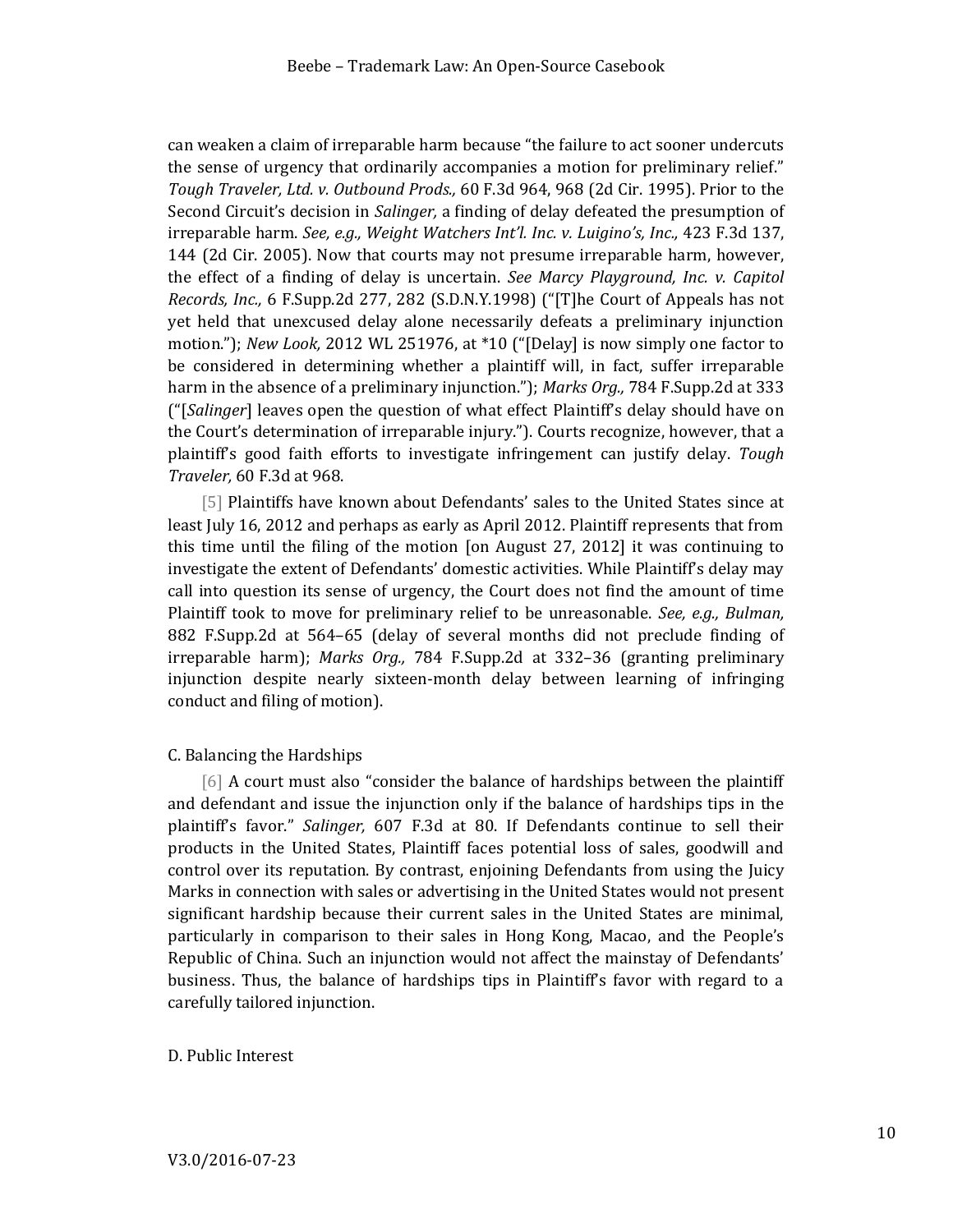[7] Finally, the Court must "ensure that the 'public interest would not be disserved' by the issuance of a preliminary injunction." *Salinger,* 607 F.3d at 80 (quoting *eBay,* 547 U.S. at 391). The Second Circuit has long held that there is a "strong interest in preventing public confusion." *ProFitness Phys. Therapy Ctr. v. Pro– Fit Ortho. and Sports Phys. Therapy P.C.,* 314 F.3d 62, 68 (2d Cir. 2002). Plaintiff has established that Defendants' actions are likely to cause consumer confusion. Therefore, the public interest would not be disserved by the issuance of a preliminary injunction.

[The court went on to issue a preliminary injunction but declined to apply it extraterritorially to the defendants' conduct in China or to the defendants' website.]

### <span id="page-10-0"></span>**B. Plaintiff's Damages and Defendant's Profits**

Lanham Act § 35, 15 U.S.C. § 1117

(a) Profits; damages and costs; attorney fees

When a violation of any right of the registrant of a mark registered in the Patent and Trademark Office, a violation under section 1125(a) or (d) of this title, or a willful violation under section  $1125(c)$  of this title, shall have been established in any civil action arising under this chapter, the plaintiff shall be entitled, subject to the provisions of sections 1111<sup>1</sup> and 1114<sup>2</sup> of this title, and subject to the principles of equity, to recover (1) defendant's profits, (2) any damages sustained by the plaintiff, and (3) the costs of the action. The court shall assess such profits and damages or cause the same to be assessed under its direction. In assessing profits the plaintiff shall be required to prove defendant's sales only; defendant must prove all elements of cost or deduction claimed. In assessing damages the court may enter judgment, according to the circumstances of the case, for any sum above the

l

<sup>1</sup> [15 U.S.C. § 1111 reads as follows: "Notwithstanding the provisions of section 1072 of this title, a registrant of a mark registered in the Patent and Trademark Office, may give notice that his mark is registered by displaying with the mark the words "Registered in U.S. Patent and Trademark Office" or "Reg. U.S. Pat. & Tm. Off." or the letter R enclosed within a circle, thus  $\mathcal{B}$ ; and in any suit for infringement under this chapter by such a registrant failing to give such notice of registration, no profits and no damages shall be recovered under the provisions of this chapter unless the defendant had actual notice of the registration."]

<sup>2</sup> [15 U.S.C. § 1114 provides safe harbors for publishers and distributors of physical and electronic media, including those in which infringing advertisements appear, when they qualify as "innocent infringers".]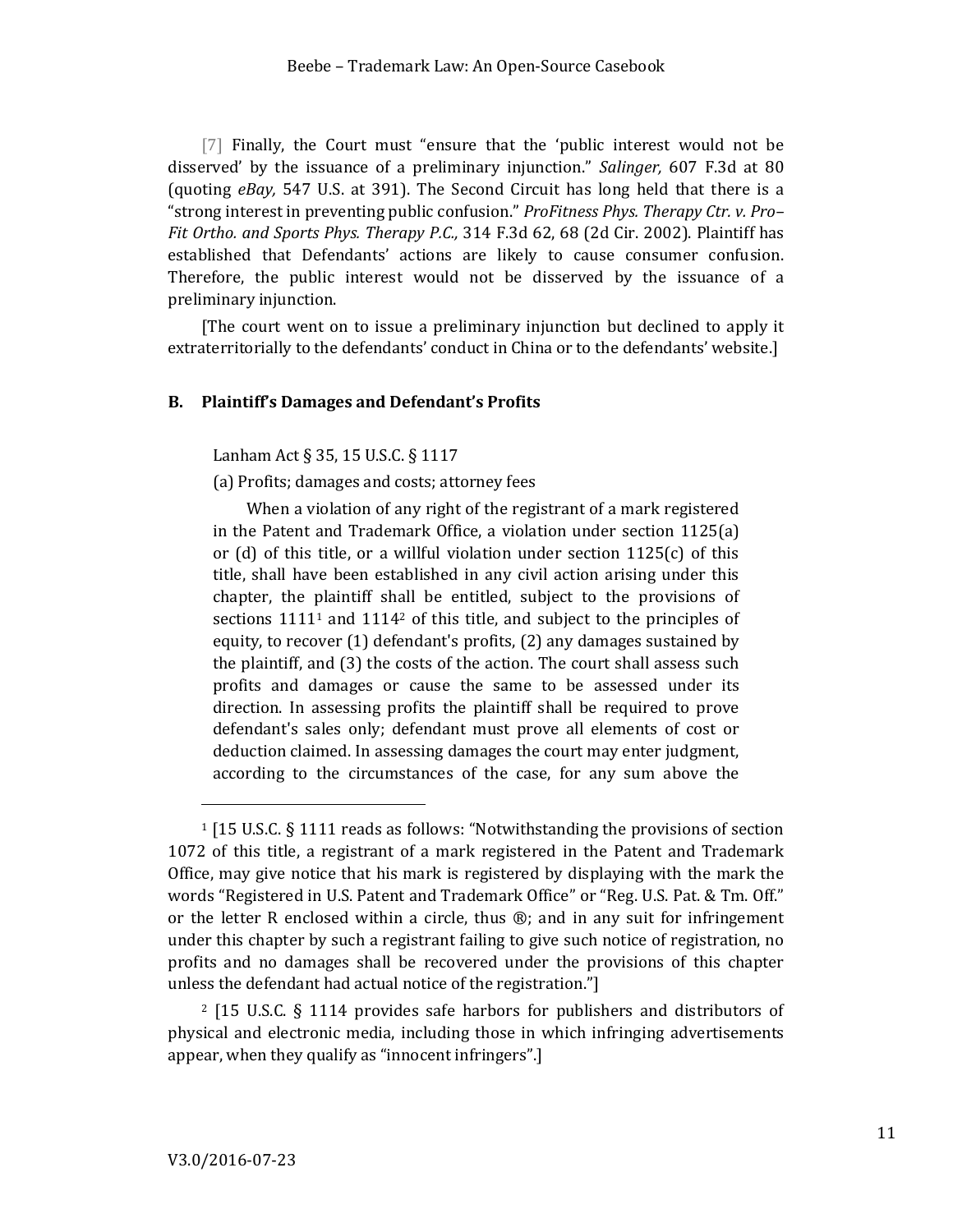amount found as actual damages, not exceeding three times such amount. If the court shall find that the amount of the recovery based on profits is either inadequate or excessive the court may in its discretion enter judgment for such sum as the court shall find to be just, according to the circumstances of the case. Such sum in either of the above circumstances shall constitute compensation and not a penalty. The court in exceptional cases may award reasonable attorney fees to the prevailing party.

(d) Statutory damages for violation of section 1125(d)(1)

…

In a case involving a violation of section  $1125(d)(1)$  of this title, the plaintiff may elect, at any time before final judgment is rendered by the trial court, to recover, instead of actual damages and profits, an award of statutory damages in the amount of not less than \$1,000 and not more than \$100,000 per domain name, as the court considers just.

Trademark doctrine on recovery of defendant's profits and plaintiff's damages varies randomly across the circuits—and within the circuits. McCarthy characterizes the situation as follows:

The case law on monetary recovery in trademark infringement cases is a confusing melange of common law and equity principles, sometimes guided (and misguided) by analogies to patent and copyright law, and finding little statutory guidance in the Lanham Act. The courts have balanced several factors such as: whether defendant was willful, negligent, or innocent; whether plaintiff suffered losses in any provable amount; whether there is proof of actual confusion of some customers; and whether defendant realized profits from its infringing actions. In various cases, different courts have given widely disparate emphasis to one or more of these factors, making predictability of result a dangerous undertaking. In modern cases, courts have occasionally awarded monetary recovery on the rationales of preventing unjust enrichment and/or deterrence of defendant and others.

MCCARTHY § 30:58. *See also* BRIAN E. BANNER, TRADEMARK INFRINGEMENT REMEDIES (2012). As a practical matter, any trademark litigator must focus on the most recent doctrine within her own circuit and cannot rely on generalizations about trademark law nationally. She must also be aware of special exceptions in certain circumstances in certain circuits, such as when the parties are directly competing or when they are engaged in a licensee or franchisee relationship.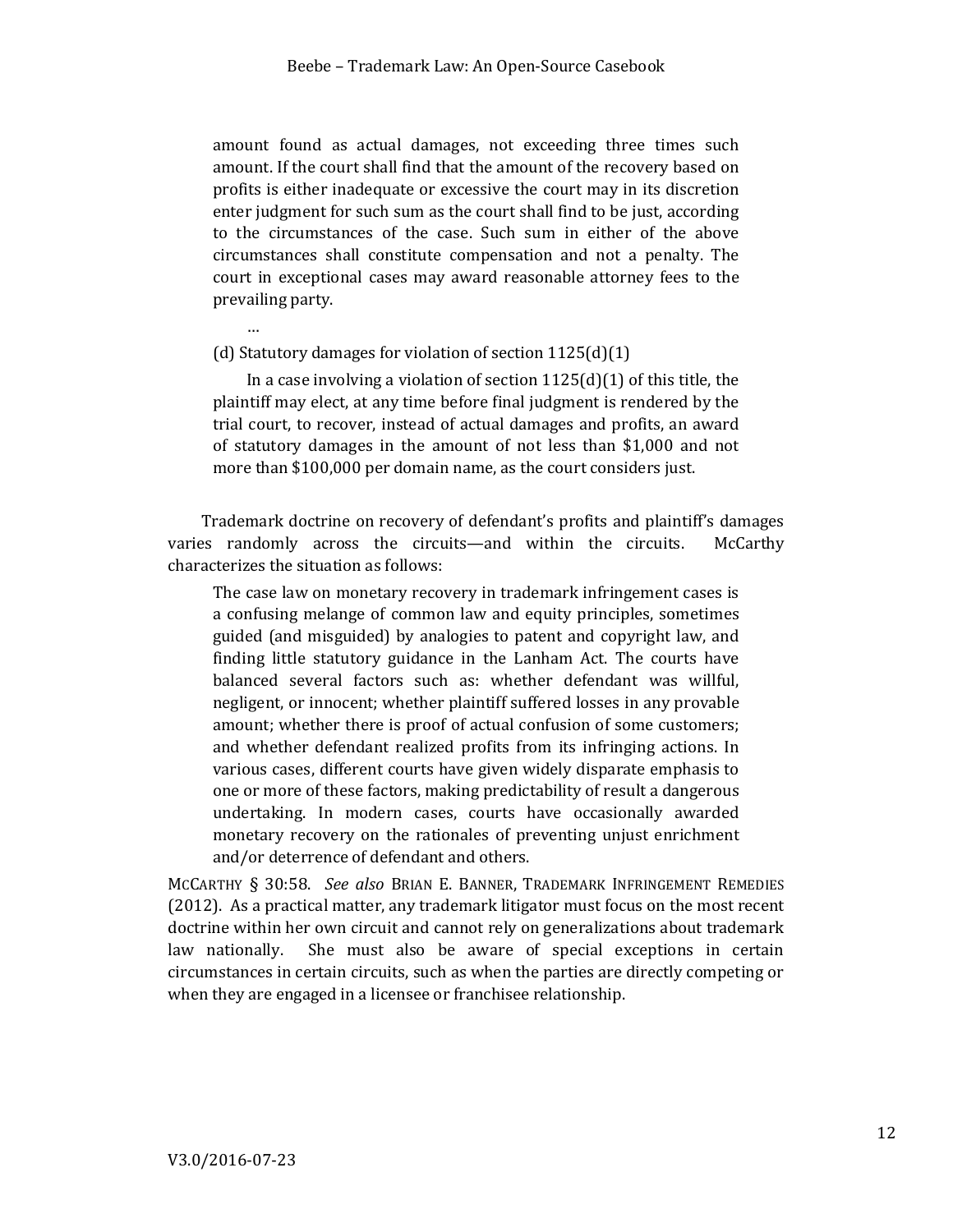Given this state of affairs, what follows briefly below is only a highly schematic review of certain "highlights" of the doctrine various courts have adopted in deciding whether to award defendant's profits or plaintiff's damages.<sup>3</sup>

#### <span id="page-12-0"></span>**1. Recovery of Defendant's Profits**

*Willful Intent and Profits*. Most circuits have traditionally required that in order to obtain an accounting of the defendant's profits, the plaintiff must show that the defendant acted with willful intent. *See, e.g*., *International Star Class Yacht Racing Ass'n v. Tommy Hilfiger, U.S.A., Inc*., 80 F.3d 749, 753 (2d Cir. 1996) ("In order to recover an accounting of an infringer's profits, a plaintiff must prove that the infringer acted in bad faith"); *ALPO Petfoods, Inc. v. Ralston Purina Co*., 913 F.2d 958, 968 (D.C. Cir. 1990) ("[A]n award based on a defendant's profits requires proof that the defendant acted willfully or in bad faith.").

However, in 1999, Congress amended Lanham Act § 35(a), 15 U.S.C. § 1117(a), so that the phrase "a violation under section 1125(a) of this title, or a willful violation under section  $1125(c)$  of this title" replaced the phrase "or a violation under section 1125(a)." (The relevant phrase was subsequently amended to its present form: "a violation under section 1125(a) or (d) of this title, or a willful violation under section 1125(c) of this title"). In *Quick Technologies, Inc. v. Sage Group PLC*, 313 F.3d 338 (5th Cir. 2002), the Fifth Circuit interpreted this 1999 amendment as indicating that willfulness was a threshold requirement for monetary recovery only with respect to violations of the Lanham Act's antidilution section, § 43(c), 15 U.S.C. § 1125(c). *See Quick Technologies,* 313 F.3d at 349 ("It is obvious from our cases that willful infringement is an important factor which must be considered when determining whether an accounting of profits is appropriate. In accordance with our previous decisions, and in light of the plain language of § 1117(a), however, we decline to adopt a bright-line rule in which a showing of willful infringement is a prerequisite to an accounting of profits." (footnote omitted)). In *Quick Technologies*, the Fifth Circuit reaffirmed its "factor-based approach", which includes intent as the first among six factors, to determine if an award of profits is appropriate:

The factors to be considered include, but are not limited to (1) whether the defendant had the intent to confuse or deceive, (2) whether sales have been diverted, (3) the adequacy of other remedies, (4) any unreasonable delay by the plaintiff in asserting his rights, (5) the public interest in making the misconduct unprofitable, and (6) whether it is a case of palming off.

l

<sup>3</sup> Students seeking more precise information on a particular circuit's approach should consult the following chart, which is available on Westlaw: Practical Law Intellectual Property & Technology, *Trademark Infringement Profit and Damage Awards Standards By Circuit Chart*, Practical Law Checklist 2-618-9773.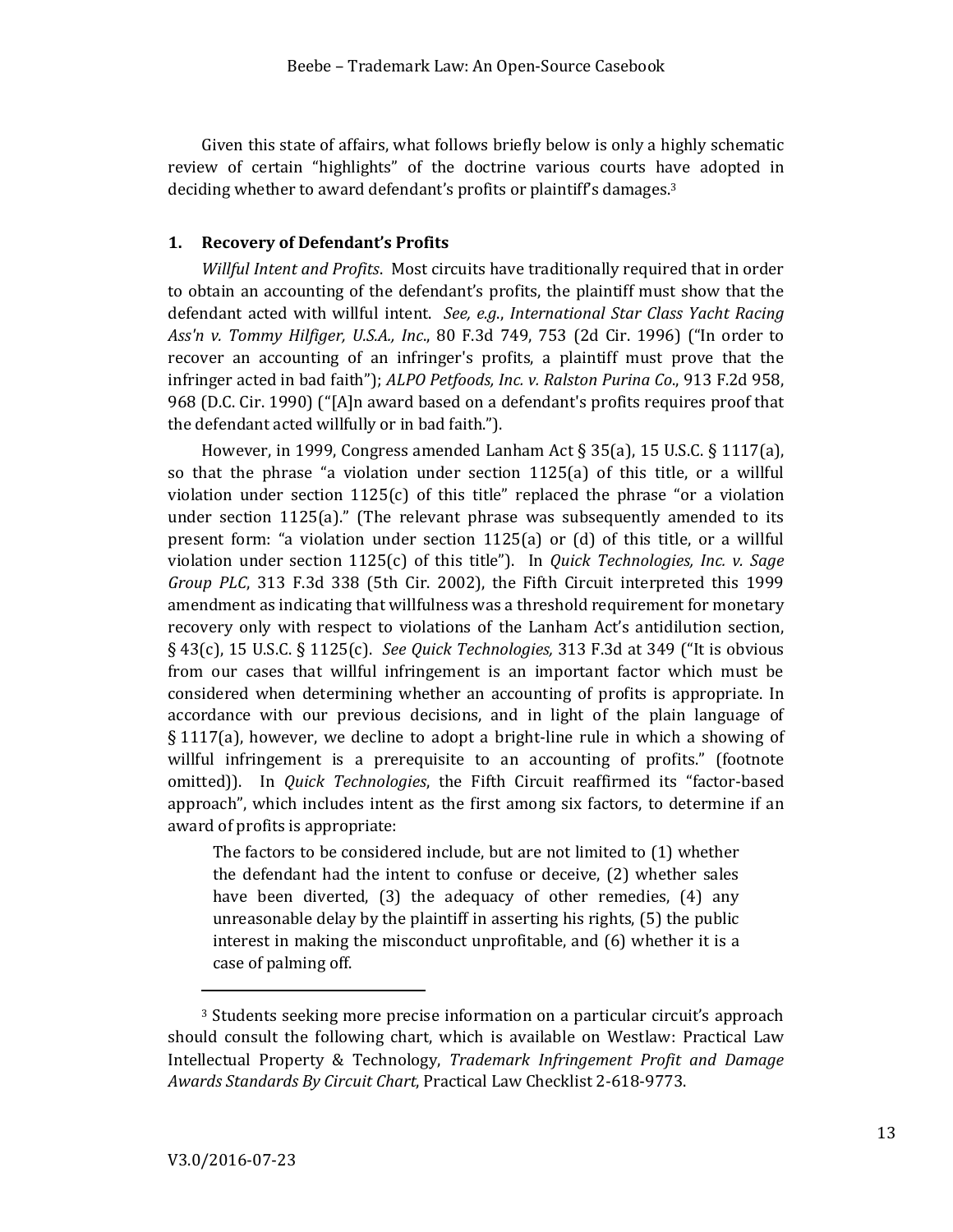# Id.

Certain other circuits have followed the Fifth Circuit's multifactor approach. *See, e.g*., *Banjo Buddies, Inc. v. Renosky*, 399 F.3d 168 (3d Cir. 2005); *Synergistic Intern., LLC v. Korman*, 470 F.3d 162 (4th Cir. 2006). *See also Powerhouse Marks, LLC v. Chi Hsin Impex, Inc*., No. 04 Civ. 73923, 2006 U.S. Dist. LEXIS 4021 (E.D. Mich. Feb. 2, 2000).

Still other circuits, such as the Second, Seventh, and Ninth, have not apparently explicitly addressed the impact of the 1999 amendment. *Cf. Adray v. Adry-Mart, Inc*., 76 F.3d 984, 988 (9th Cir. 1995) ("Adray argues on appeal that the district court erred in instructing the jury that it must find willful infringement before awarding defendant's profits to Adray. An instruction that willful infringement is a prerequisite to an award of defendant's profits may be error in some circumstances (as when plaintiff seeks the defendant's profits as a measure of his own damage, *Lindy Pen Co. v. Bic Pen Corp*., 982 F.2d 1400, 1407–09 (9th Cir.1993)), but was appropriate on the record in this case [in which plaintiff seeks profits under an unjust enrichment theory]"). Within the Second Circuit, at least one district court has endorsed the Fifth Circuit approach, *Nike, Inc. v. Top Brand Co. Ltd*., No. 00 CIV 8179, 2005 WL 1654859, at \*9 (S.D.N.Y. July 13, 2005), while several others have adhered to the traditional rule that profits will be awarded only upon a showing of willful intent. *See, e.g., Malletier v. Dooney & Bourke, Inc*., 500 F. Supp. 2d 276, 280-81 (S.D.N.Y. 2007); *de Venustas v. Venustas Int'l, LLC*, No. 07 Civ. 4530, 2008 WL 619028, \*1 (S.D.N.Y. Mar. 5, 2008). More recently, in *Romag Fasteners, Inc. v. Fossil, Inc*., 817 F.3d 782 (Fed. Cir. March 31, 2016), the Federal Circuit heard an appeal governed by Second Circuit law and cited *Merck Eprova AG v. Gnosis S.p.A*., 760 F.3d 247, 261 (2d Cir. 2014), for the proposition that the Second Circuit requires a showing of willful intent for the award of plaintiff's profits. The *Romag* court further held that nothing in the 1999 amendment suggests that this rule has ceased to be good law in the Second Circuit.

*Actual Confusion and Profits*. Most circuits do not require a showing of actual confusion to trigger a disgorgement of defendant's profits. *See, e.g*., *Web Printing Controls Co., Inc. v. Oxy-Dry Corp*., 906 F.2d 1202, 1205 (7th Cir. 1990) ("These remedies [including a recovery of defendant's profits] flow not from the plaintiff's proof of its injury or damage, but from its proof of the defendant's unjust enrichment or the need for deterrence, for example…. To collapse the two inquiries of violation and remedy into one which asks only of the plaintiff's injury, as did the district court, is to read out of the Lanham Act the remedies that do not rely on proof of 'injury caused by actual confusion.' And this, of course, is improper."); *Gracie v. Gracie*, 217 F.3d 1060, 1068 (9th Cir. 2000) ("[A] showing of actual confusion is not necessary to obtain a recovery of profits.").

The Second Circuit, by contrast, is generally understood to require a showing of actual confusion for defendant's profits to be awarded to the plaintiff. *See* MCCARTHY § 30:63 ("The Second Circuit has indicated, albeit with less than perfect clarity or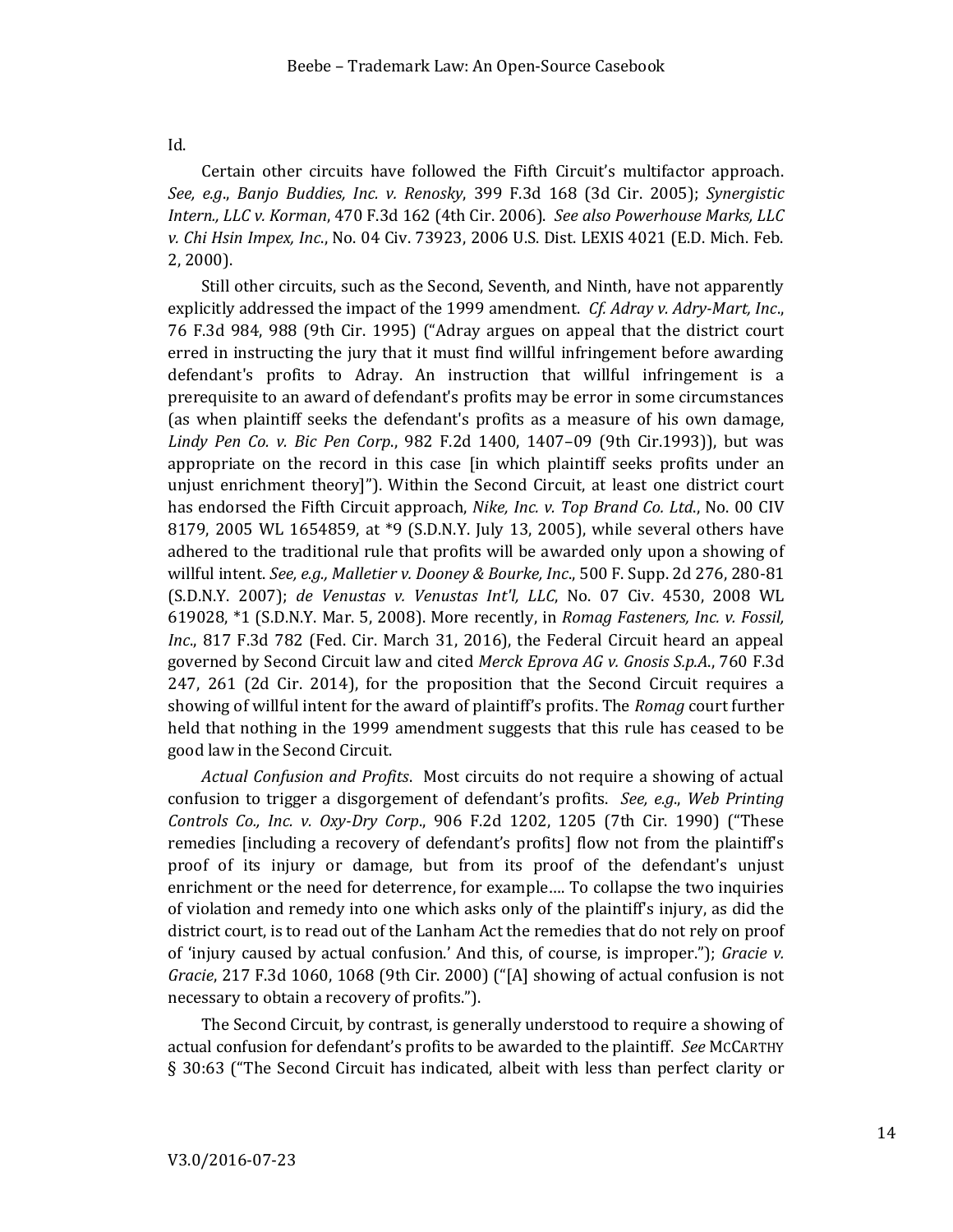adequate explanation, that some evidence of actual confusion is needed to recover profits."). *See also Banff, Ltd. v. Colberts, Inc*., 996 F.2d 33, 35 (2d Cir. 1993) ("As stated in *George Basch Co. v. Blue Coral, Inc*., 968 F.2d 1532, 1538 (2d Cir.), '[a] profits award, premised on a theory of unjust enrichment requires a showing of actual consumer confusion, or at least proof of deceptive intent, so as to raise the rebuttable presumption of consumer confusion.'").

*Apportionment*. Note that Lanham Act § 35(a) provides that: "In assessing profits the plaintiff shall be required to prove defendant's sales only; defendant must prove all elements of cost or deduction claimed."

#### <span id="page-14-0"></span>**2. Recovery of Plaintiff's Damages**

*Actual Confusion and Damages*. Courts typically require a showing of actual confusion for damages to be awarded. *See, e.g*., B*runswick Corp. v. Spinit Reel Co*., 832 F.2d 513, 523 (10th Cir. 1987) ("Likelihood of confusion is insufficient; to recover damages plaintiff must prove it has been damaged by actual consumer confusion or deception resulting from the violation…. Actual consumer confusion may be shown by direct evidence, a diversion of sales or direct testimony from the public, or by circumstantial evidence such as consumer surveys."); *Int'l Star Class Yacht Racing Ass'n v. Tommy Hilfiger, U.S.A*., Inc., 80 F.3d 749, 753 (2d Cir. 1996) ("Proof of actual confusion is ordinarily required for recovery of damages for pecuniary loss sustained by the plaintiff."). "Such damages may include compensation for (1) lost sales or revenue; (2) sales at lower prices; (3) harm to market reputation; or (4) expenditures to prevent, correct, or mitigate consumer confusion." *Id*.

*Intent and Damages*. Court typically do not require a showing of defendant's willful intent for damages to be awarded. *See, e.g*., *Gen. Elec. Co. v. Speicher*, 877 F.2d 531, 535 (7th Cir. 1989) ("[E]ven if he is an innocent infringer he ought at least reimburse the plaintiff's losses.").

#### <span id="page-14-1"></span>**C. Attorney's Fees**

In *Fleischmann Distilling Corp. v. Maier Brewing Co*., 386 U.S. 714 (1967), the Supreme Court held that the Lanham Act did not provide for the award of attorney's fees to the prevailing party. In 1975, Congress amended Lanham Act § 35(a), 15 U.S.C. 1117(a), by adding the sentence: "The court in exceptional cases may award reasonable attorney fees to the prevailing party."

Up until the recent Supreme Court decision in *Octane Fitness, LLC v. ICON Health & Fitness, Inc*., 134 S. Ct. 1749 (2014), the doctrine relating to recovery of attorney's fees varied randomly across the circuits. *See Nightingale Home Healthcare, Inc. v. Anodyne Therapy, LLC*, 626 F.3d 958 (7th Cir. 2010) (Posner, J.) (reviewing the "jumble" of the circuits' tests for an award of attorney's fees). The circuits generally required (i) bad faith by the defendant, (ii) willful infringement, or (iii) bad faith,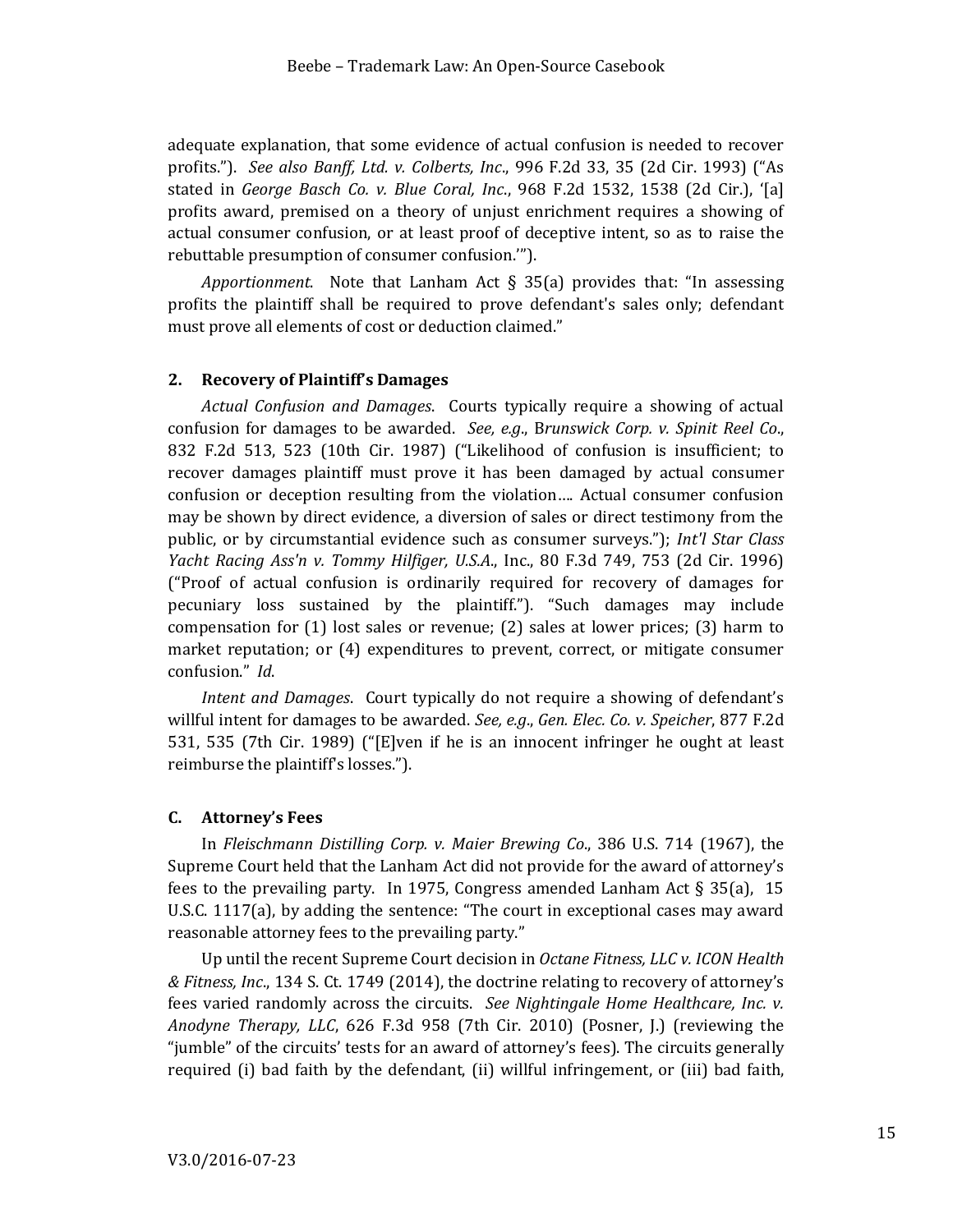vexatious, or "oppressive" litigation. *See Eagles, Ltd. v. American Eagle Foundation*, 356 F.3d 724, 728 (6th Cir.2004) (defining "oppressive" litigation). Some circuits applied different evidentiary and substantive standards depending on whether the prevailing party was the plaintiff or the defendant. *See Nightingale Home Healthcare*, 626 F.3d at 961.

*Octane Fitness* has since begun to exert some discipline on the circuits' approaches. In *Octane Fitness*, the Supreme Court interpreted the meaning of the Patent Act's fee-shifting provision, 35 U.S.C. § 285, which is identical to Lanham Act § 35(a). The effect of the Court's interpretation was to relax significantly the standard for fee-shifting in the patent context. In light of the identity of 35 U.S.C. § 285 and Lanham Act § 35(a), the circuits have begun to apply *Octane Fitness* in the trademark context as well. *See, e.g.*, *Georgia–Pac. Consumer Prods. LP v. von Drehle Corp*., 781 F.3d 710 (4th Cir. 2015), as amended (Apr. 15, 2015; *Fair Wind Sailing, Inc. v. Dempster*, 764 F.3d 303 (3d Cir.2014). Those circuits that have not yet incorporated *Octane Fitness* will very likely do so when given the opportunity. In *Baker v. DeShong*, 821 F.3d 620, 625 (5th Cir. May 3, 2016), the Fifth Circuit spelled out the new standards that courts should apply to determine if the case before it is an "exceptional case" under Lanham Act § 35(a):

We merge *Octane Fitness*'s definition of "exceptional" into our interpretation of § 1117(a) and construe its meaning as follows: an exceptional case is one where (1) in considering both governing law and the facts of the case, the case stands out from others with respect to the substantive strength of a party's litigating position; or (2) the unsuccessful party has litigated the case in an "unreasonable manner." *See Octane Fitness*, 134 S.Ct. at 1756. The district court must address this issue "in the case-by-case exercise of their discretion, considering the totality of the circumstances." *See id*.

*Baker v. DeShong*, 821 F.3d 620, 625 (5th Cir. May 3, 2016). It remains to be seen how courts will apply these standards to the facts before them, and what role defendant's bad faith or willful infringement might continue to play.

#### <span id="page-15-0"></span>**D. Counterfeiting Remedies**

Lanham Act § 35(b) & (c), 15 U.S.C. § 1117(b) & (c)

(b) Treble damages for use of counterfeit mark

In assessing damages under subsection (a) for any violation of section 1114(1)(a) of this title or section 220506 of Title 36, in a case involving use of a counterfeit mark or designation (as defined in section 1116(d) of this title), the court shall, unless the court finds extenuating circumstances, enter judgment for three times such profits or damages,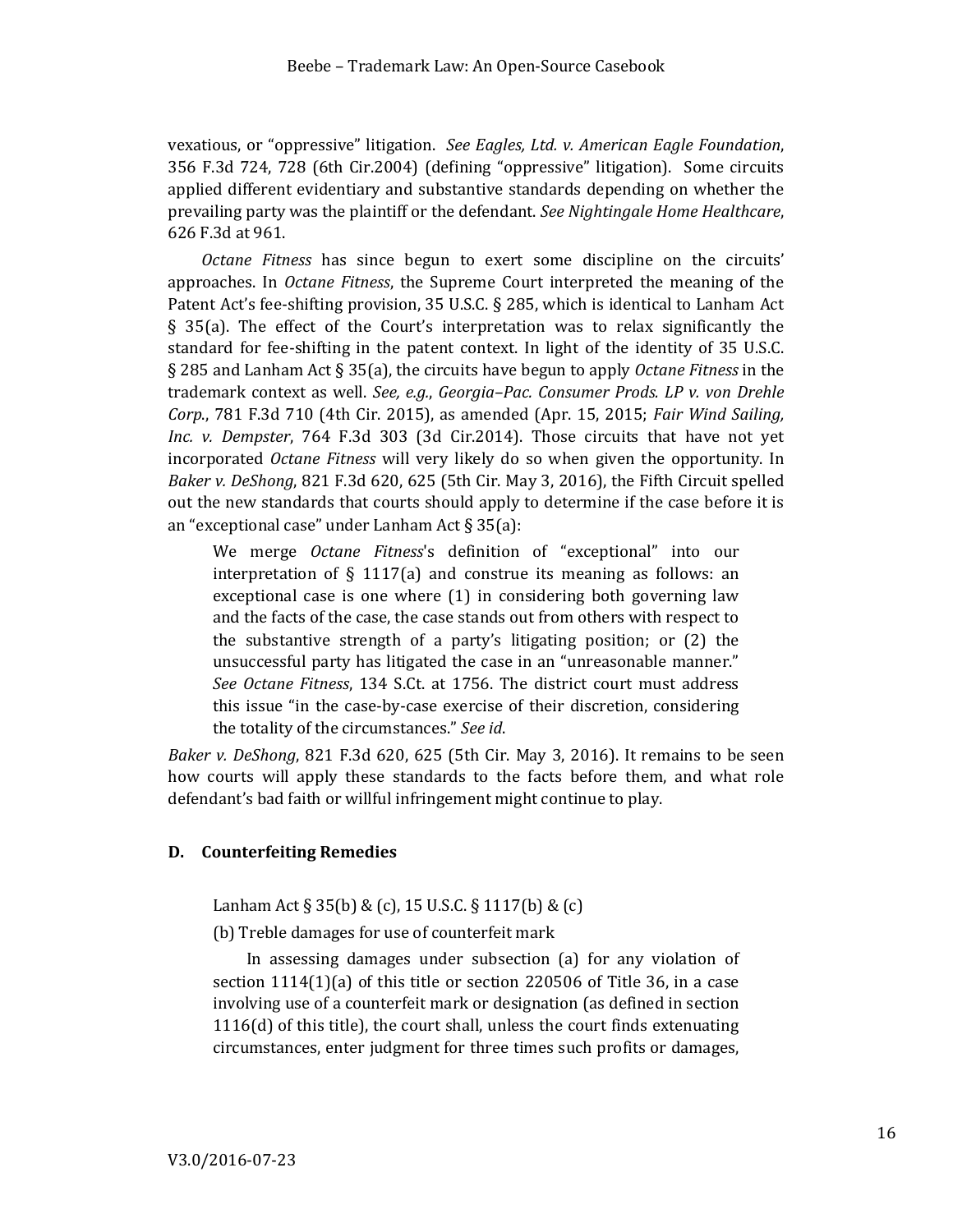whichever amount is greater, together with a reasonable attorney's fee, if the violation consists of

(1) intentionally using a mark or designation, knowing such mark or designation is a counterfeit mark (as defined in section 1116(d) of this title), in connection with the sale, offering for sale, or distribution of goods or services; or

(2) providing goods or services necessary to the commission of a violation specified in paragraph (1), with the intent that the recipient of the goods or services would put the goods or services to use in committing the violation.

In such a case, the court may award prejudgment interest on such amount at an annual interest rate established under section 6621(a)(2) of Title 26, beginning on the date of the service of the claimant's pleadings setting forth the claim for such entry of judgment and ending on the date such entry is made, or for such shorter time as the court considers appropriate.

(c) Statutory damages for use of counterfeit marks

In a case involving the use of a counterfeit mark (as defined in section 1116(d) of this title) in connection with the sale, offering for sale, or distribution of goods or services, the plaintiff may elect, at any time before final judgment is rendered by the trial court, to recover, instead of actual damages and profits under subsection (a) of this section, an award of statutory damages for any such use in connection with the sale, offering for sale, or distribution of goods or services in the amount of--

(1) not less than \$1,000 or more than \$200,000 per counterfeit mark per type of goods or services sold, offered for sale, or distributed, as the court considers just; or

(2) if the court finds that the use of the counterfeit mark was willful, not more than \$2,000,000 per counterfeit mark per type of goods or services sold, offered for sale, or distributed, as the court considers just.

Lanham Act  $\S$  34(d)(1)(B), 15 U.S.C.  $\S$  1116(d)(1)(B), defines the term "counterfeit mark":

(B) As used in this subsection the term "counterfeit mark" means--

(i) a counterfeit of a mark that is registered on the principal register in the United States Patent and Trademark Office for such goods or services sold, offered for sale, or distributed and that is in use, whether or not the person against whom relief is sought knew such mark was so registered; or